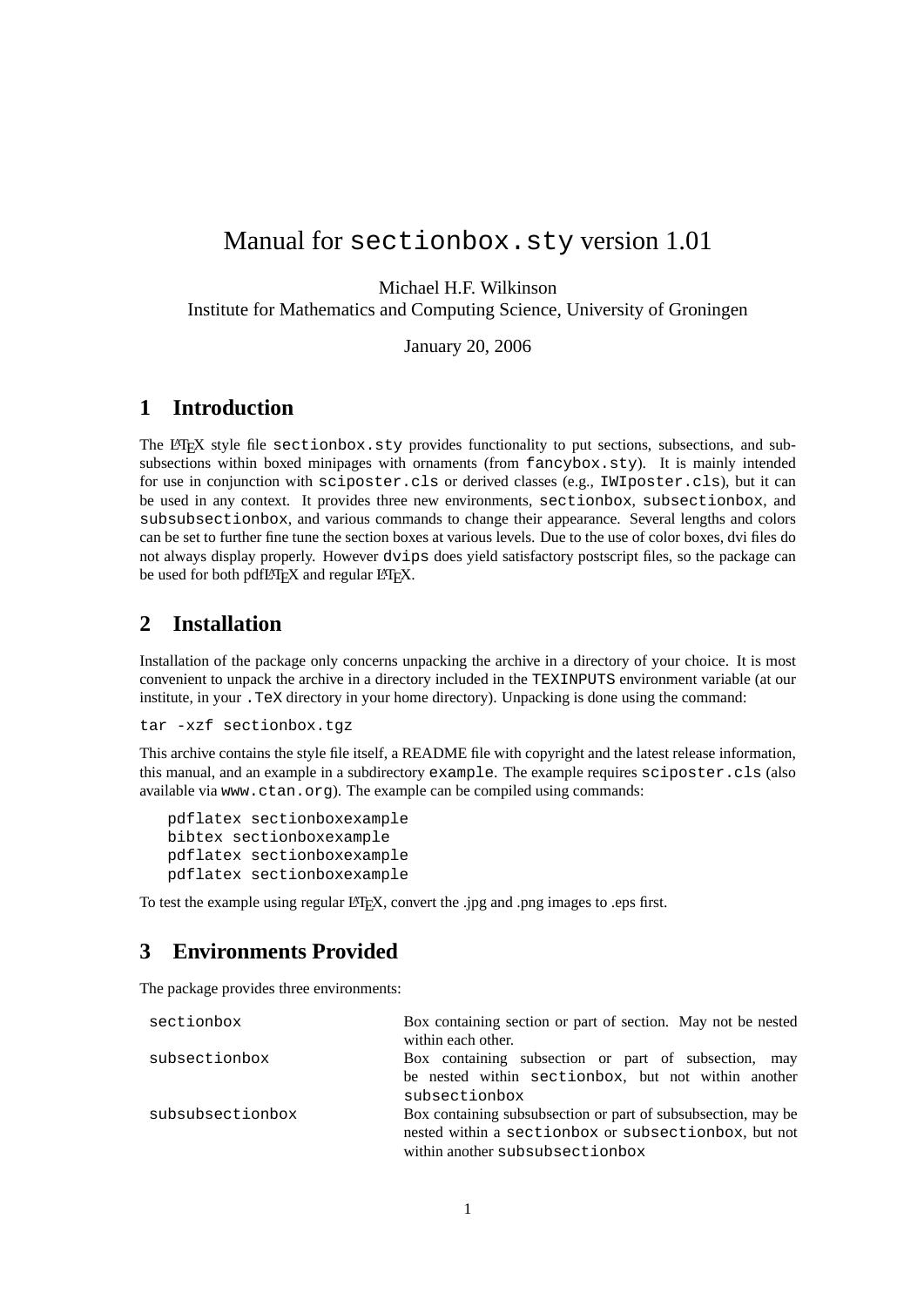```
\begin{sectionbox}{Boxed section}
Some content.
\end{sectionbox}
```

```
\begin{sectionbox}[0.5\columnwidth]{}
Some more content.
\end{sectionbox}
```
**1 Boxed section**

Some content.

Some more content.

Figure 1: Example of sectionbox syntax: The top example includes the section header, but does not alter the default width of the box in this two-column example, the bottom reduces the box width, and omits the section header.

```
\begin{sectionbox}{Boxed section}
  Some content.
  \begin{subsectionbox}{%
       Boxed subsection}
    More stuff
    \begin{subsubsectionbox}{%
      Boxed subsubsection}
    Bla bla
    \end{subsubsectionbox}
  \end{subsectionbox}
```
### **2 Boxed section**

Some content. **2.1 Boxed subsection**

More stuff

**2.1.1 Boxed subsubsection**

Bla bla

Figure 2: Nested sectionbox, subsectionbox, and subsubsectionbox environments

The syntax for sectionbox is:

\end{sectionbox}

```
\begin{sectionbox}[<width>]{<section title>}
  <content>
\end{sectionbox}
```
The optional parameter sets the width of the sectionbox (default \columnwidth). If the mandatory section title parameter is empty no section header is generated. An example is shown in Figure 1. Because the environments put their contents in a minipage, it is *not* possible to insert floating environments such as figure, table, or algorithm into a sectionbox. If the document class is sciposter or its derivatives, it *is* possible, because these environments are redefined to non-floating counterparts. A sectionbox *can* itself be inserted into a figure, table, or other float.

It is not possible to nest sectionbox environments. If nested boxes are desired, subsectionbox and subsubsectionbox environments can be used.

Leaving the section title empty can be handy if a section does not fit into a single column on a poster (see sectionboxexample.tex). It can also be used to create any fancy boxed minipage environment in which two others (subsectionbox and subsubsectionbox) can easily be nested. If it is desirable to put a  $\setminus$  section\* into a sectionbox, also leave the section title parameter empty, and insert the \section\* command into the contents of the box. A bibliography environment can be inserted in the same way.

Environments subsectionbox and subsubsectionbox have exactly the same syntax, but produce subsection, and subsubsection headers respectively. The default width is also smaller by twice \sectboxmargin. An example is shown in Figure 2.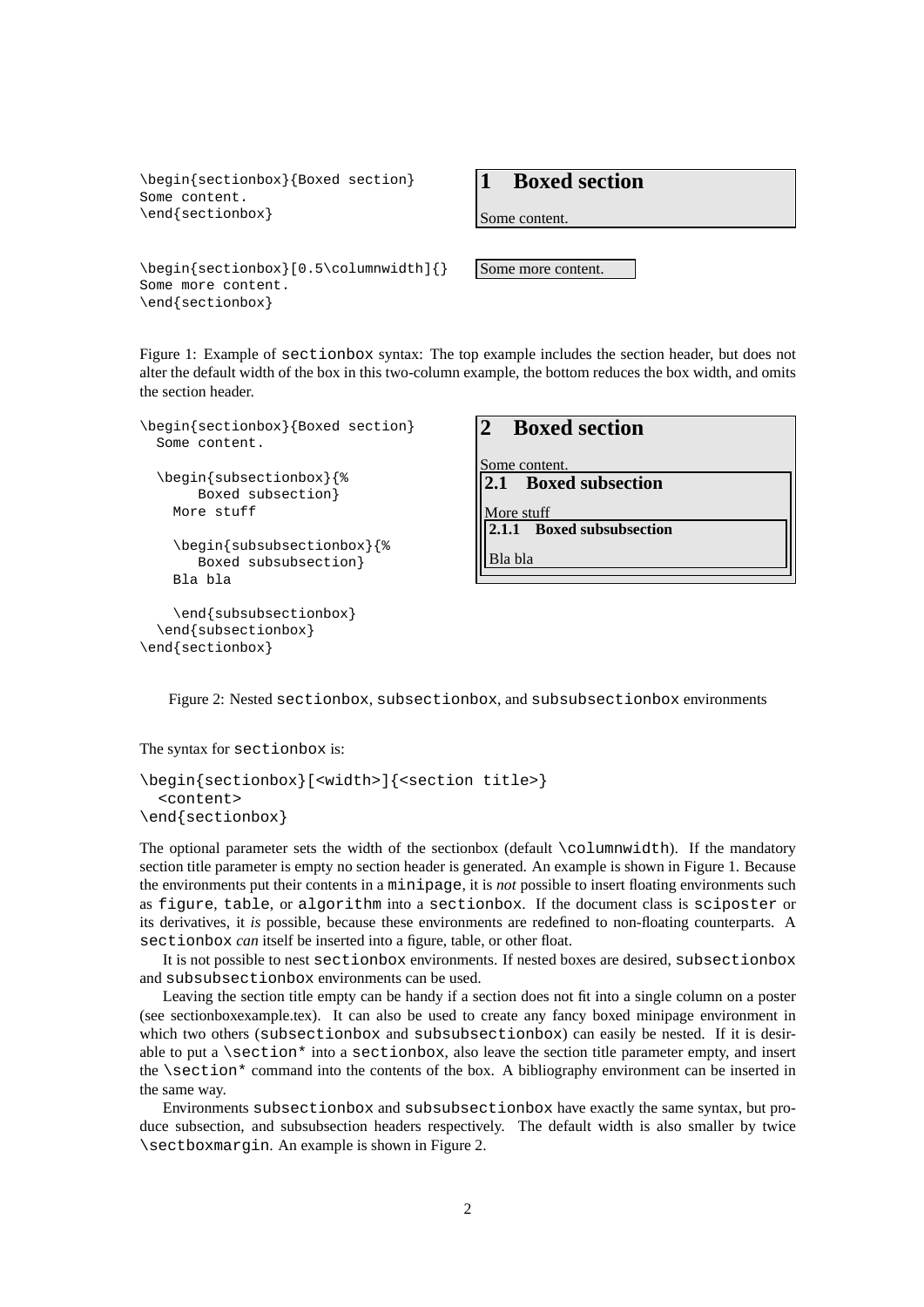| Command                | <b>Effect</b>                                    |  |
|------------------------|--------------------------------------------------|--|
| <i>framesectionbox</i> | Sets box around sectionbox to single frame       |  |
| doublesectionbox       | Sets box around sectionbox to doublebox          |  |
| shadowsectionbox       | Sets box around sectionbox to shadowbox          |  |
| framesubsectionbox     | Sets box around subsectionbox to single frame    |  |
| doublesubsectionbox    | Sets box around subsectionbox to doublebox       |  |
| shadowsubsectionbox    | Sets box around subsectionbox to shadowbox       |  |
| framesubsubsectionbox  | Sets box around subsubsectionbox to single frame |  |
| doublesubsubsectionbox | Sets box around subsubsectionbox to doublebox    |  |
| shadowsubsubsectionbox | Sets box around subsubsectionbox to shadowbox    |  |

Table 1: Commands provided by sectionbox.sty

\doublesectionbox \shadowsubsectionbox \shadowsubsubsectionbox \begin{sectionbox}{Boxed section} Some content in a double box. \begin{subsectionbox}{% Boxed subsection} More stuff \begin{subsubsectionbox}{% Boxed subsubsection} Also in a shadow box \end{subsubsectionbox} \framesubsubsectionbox \begin{subsubsectionbox}{% Another boxed subsubsection} Back to a single box \end{subsubsectionbox} \end{subsectionbox} \end{sectionbox}

#### **3 Boxed section**

Some content in a double box. **3.1 Boxed subsection**

More stuff in a shadow box **3.1.1 Boxed subsubsection**

Also in a shadow box

**3.1.2 Another boxed subsubsection**

Back to a single box

Figure 3: Setting different frame borders.

## **4 Commands Provided**

The package provides nine commands to manipulate the appearance of each of the environments. These commands are shown in Table 1. None of these commands have any parameters. The default setting is single frames for all levels. The commands \framesectionbox, \framesubsectionbox, and \framesubsubsectionbox are chiefly needed if the user wants to switch back to single frame boxes after the style has been changed to double or shadow boxes. This is illustrated in Figure 3.

### **5 Color Selection**

Three sets of three colors are defined for this package. One set of colors is defined for each of the three environments. These colors are given in Table 2 Altering the defaults can be done at any point by redefining these colors. An example is shown in Figure 4. Whilst this combination is pretty horrific, it does demonstrate the effect.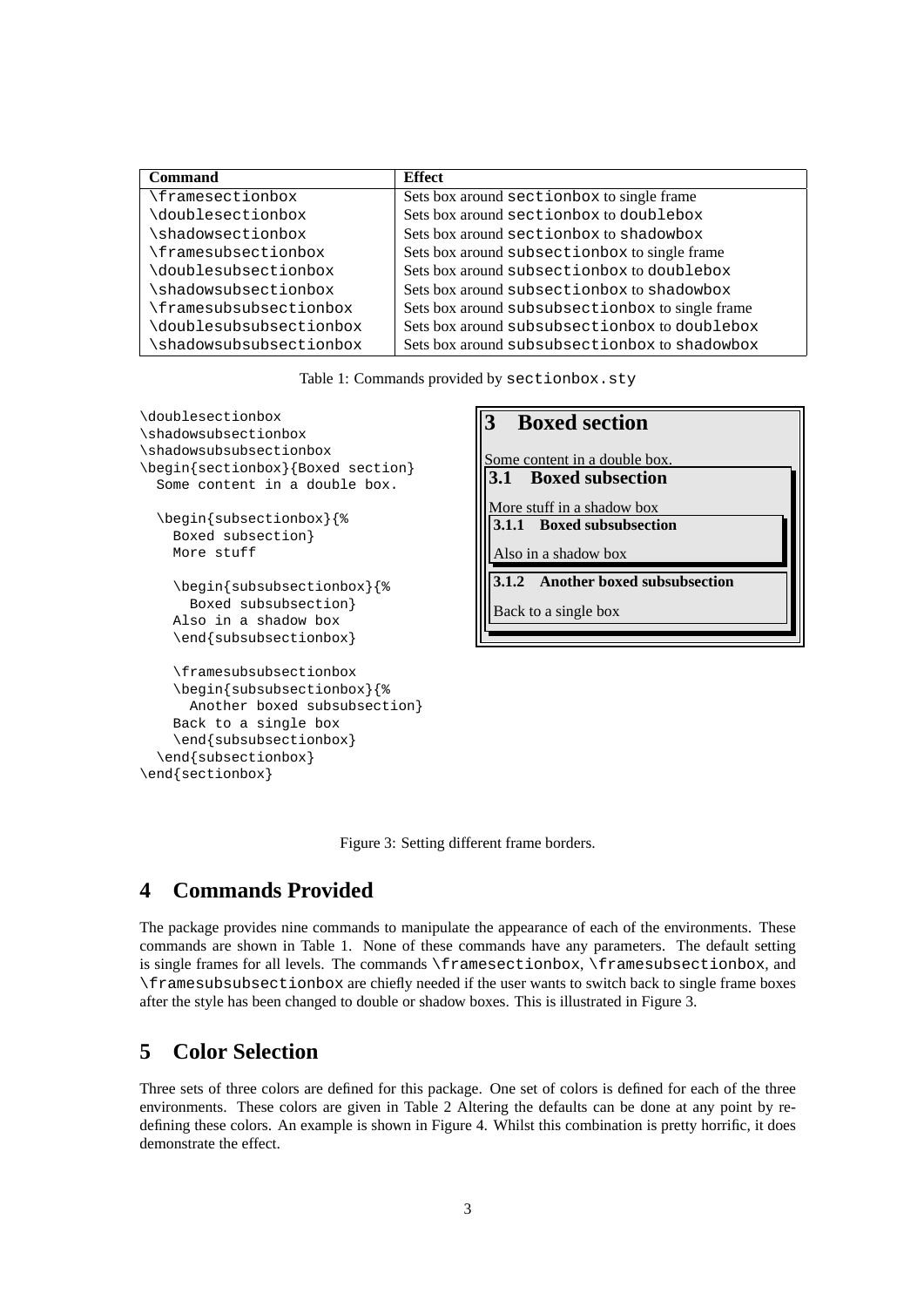| color                | <b>Function</b>                | <b>Default</b> |
|----------------------|--------------------------------|----------------|
| sectboxrulecol       | color of outline of sectionbox | black          |
| subsectboxrulecol    | likewise for subsectionbox     | black          |
| subsubsectboxrulecol | likewise for subsubsectionbox  | black          |
| sectboxfillcol       | fill color of sectionbox       | light grey     |
| subsectboxfillcol    | likewise for subsectionbox     | light grey     |
| subsubsectboxfillcol | likewise for subsubsectionbox  | light grey     |
| sectboxtextcol       | color of text in sectionbox;   | black          |
| subsectboxtextcol    | likewise for subsectionbox     | black          |
| subsubsectboxtextcol | likewise for subsubsectionbox  | black          |

Table 2: Colors defined by sectionbox.sty





Figure 4: Setting different colors: inserting the code on the left into the example of Figure 3 produces the result on the right